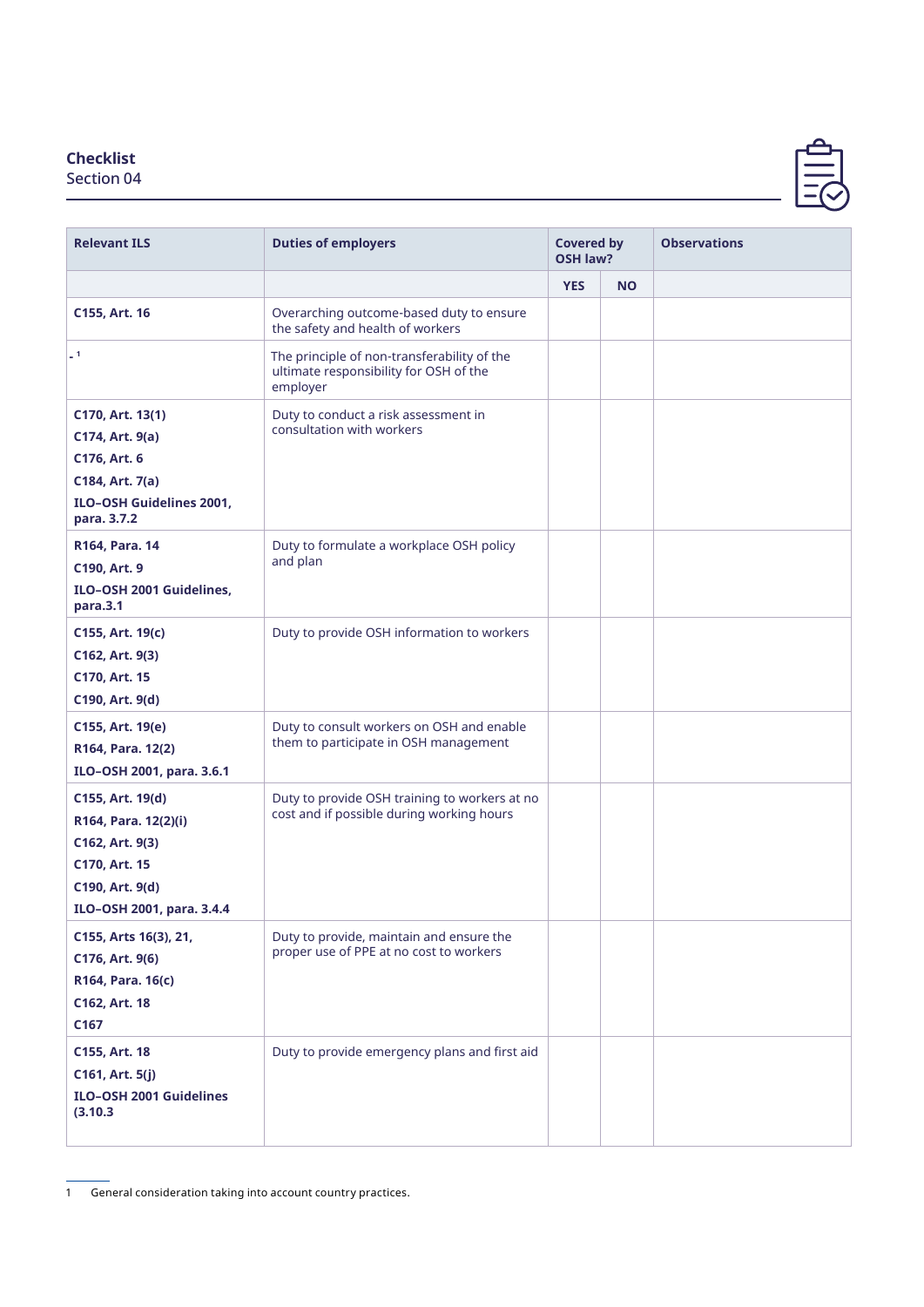| <b>Relevant ILS</b>                                                                                                                                                                                       | <b>Duties of employers</b>                                                                                                                                                               | <b>Covered by</b><br><b>OSH law?</b> |           | <b>Observations</b> |
|-----------------------------------------------------------------------------------------------------------------------------------------------------------------------------------------------------------|------------------------------------------------------------------------------------------------------------------------------------------------------------------------------------------|--------------------------------------|-----------|---------------------|
|                                                                                                                                                                                                           |                                                                                                                                                                                          | <b>YES</b>                           | <b>NO</b> |                     |
| R164; R102<br>R115, Para. 3(o)<br>C167, Art. 32<br>C176, Art. 5(4)(e)<br>C184, Art. 19<br>C188, Arts 26, 27<br>C110, Art. 86<br>C120, Arts 12, 13, 15                                                     | Duty to provide welfare facilities at work                                                                                                                                               |                                      |           |                     |
| C155, Art. 19(f)                                                                                                                                                                                          | Duty to take remedial action before requiring<br>workers to return to work where workers<br>have informed the employer that there is an<br>imminent and serious danger to life or health |                                      |           |                     |
| C161, Art. 1(a)(ii)5,12,<br>C148, Art. 11<br>C115, Art. 12,13<br>R171, 11, 14, 16, 22<br><b>ILO Technical and Ethical</b><br><b>Guidelines for Workers'</b><br>Health Surveillance, paras 3,<br>6.9, 6.10 | Duty to ensure surveillance of workers' health<br>at no cost for workers and during working<br>hours                                                                                     |                                      |           |                     |
| P155, Art. 3,4<br>C81, Art. 14<br><b>Code of practice on recording</b><br>and notification of accidents<br>and diseases, paras 5.2.2,<br>6.2.2, 10.2.1-9                                                  | Duty to record, notify and investigate<br>occupational accidents, commuting accidents,<br>dangerous occurrences and occupational<br>diseases                                             |                                      |           |                     |
| C155, Art. 14<br>C161, Art. 11                                                                                                                                                                            | Duty to secure OSH competence and<br>expertise at the workplace                                                                                                                          |                                      |           |                     |
| R197, Para. 6<br><b>ILO-OSH 2001 Guidelines</b>                                                                                                                                                           | Duty to implement an OSH management<br>system                                                                                                                                            |                                      |           |                     |
| C155, Art. 17<br>R164, Para. 11<br>C167, Art. 8(1)<br>C176, Art. 12<br>C184, Art. 6(2)                                                                                                                    | Duty to collaborate on OSH management in<br>shared workplaces                                                                                                                            |                                      |           |                     |
| C115; C120; C139; C148;<br>C162; C167; C170; C174;<br>C176; C14; C190; and<br>their accompanying<br><b>Recommendations</b><br>and codes of practice                                                       | Specific risk or industry-based OSH duties of<br>employers                                                                                                                               |                                      |           |                     |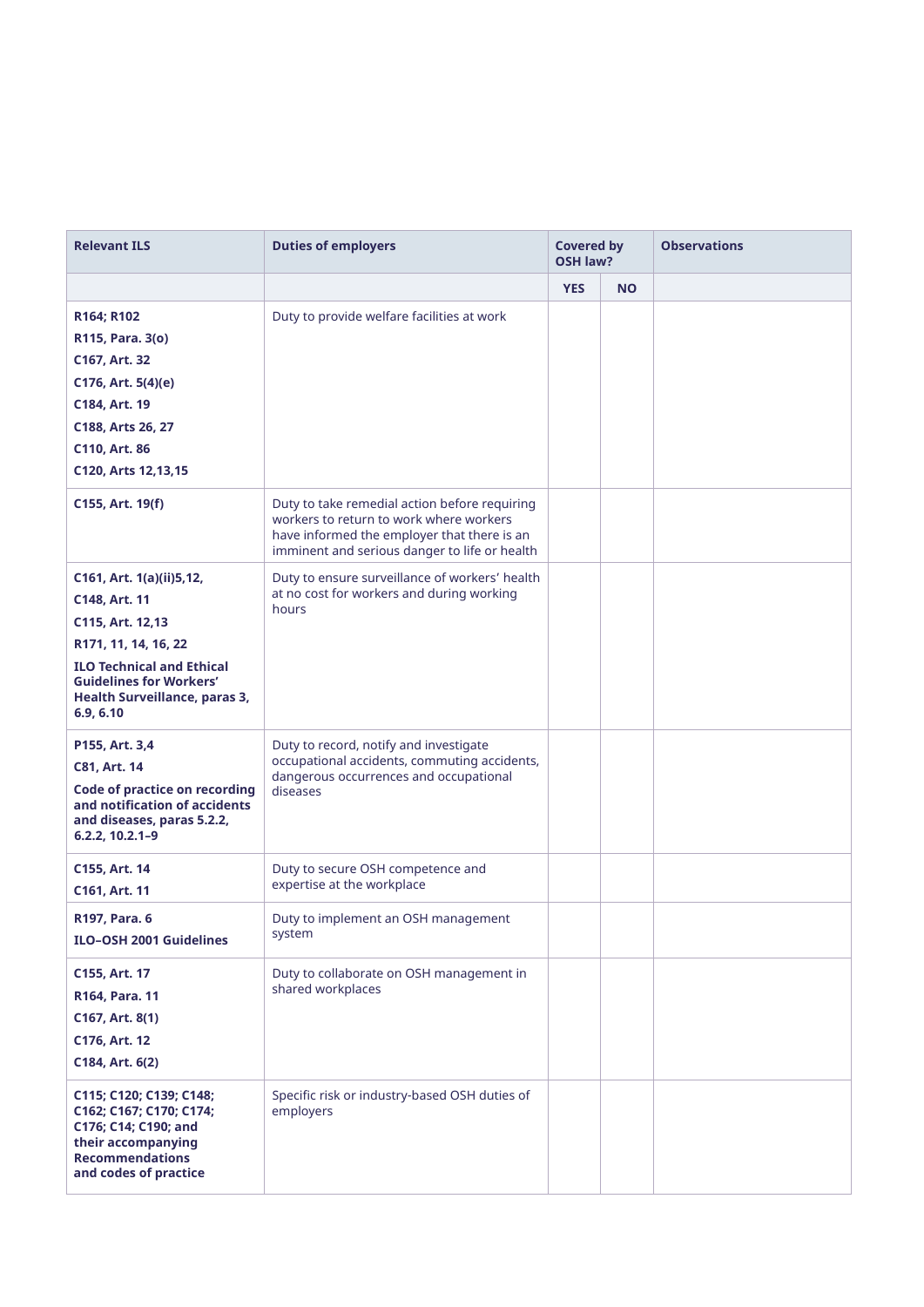| <b>Relevant ILS</b> | <b>Duties of other persons</b>                                      | <b>Covered by</b><br><b>OSH law?</b> |           | <b>Observations</b> |
|---------------------|---------------------------------------------------------------------|--------------------------------------|-----------|---------------------|
|                     |                                                                     | <b>YES</b>                           | <b>NO</b> |                     |
| C155, Art. 12       | Duties of persons who design, manufacture, import or                |                                      |           |                     |
| R164, Para. 3(d),   | supply substances, machinery and equipment for use<br>in workplaces |                                      |           |                     |
| R156, Para. 7       |                                                                     |                                      |           |                     |
| C170, Art. 9        |                                                                     |                                      |           |                     |

| <b>Relevant ILS</b>      | <b>Workers' duties</b>                                                                            | <b>Covered by</b><br><b>OSH law?</b> |           |  |  |  |  |  |  | <b>Observations</b> |
|--------------------------|---------------------------------------------------------------------------------------------------|--------------------------------------|-----------|--|--|--|--|--|--|---------------------|
|                          |                                                                                                   | <b>YES</b>                           | <b>NO</b> |  |  |  |  |  |  |                     |
| R164, 16(a)              | Duty to take reasonable steps to protect their own<br>safety and health and that of other persons |                                      |           |  |  |  |  |  |  |                     |
| R164, 16(b)              | Duty to comply with OSH-related instructions                                                      |                                      |           |  |  |  |  |  |  |                     |
| R164, 16(c)              | Duty to use safety devices and protective equipment<br>correctly                                  |                                      |           |  |  |  |  |  |  |                     |
| C155, Art. 19            | Duty to cooperate with the employer                                                               |                                      |           |  |  |  |  |  |  |                     |
| R164, Para. 16(d)        | Duty to report any situation which they have reason to<br>believe could present a hazard          |                                      |           |  |  |  |  |  |  |                     |
| R164, Para. 16(e)        | Duty to report to management any accident, injury to<br>health, and dangerous occurrence          |                                      |           |  |  |  |  |  |  |                     |
| $\overline{\phantom{0}}$ | Possible prohibition for workers                                                                  |                                      |           |  |  |  |  |  |  |                     |

<sup>2</sup> General consideration taking into account country practices and in relation to R164, Para. 16.